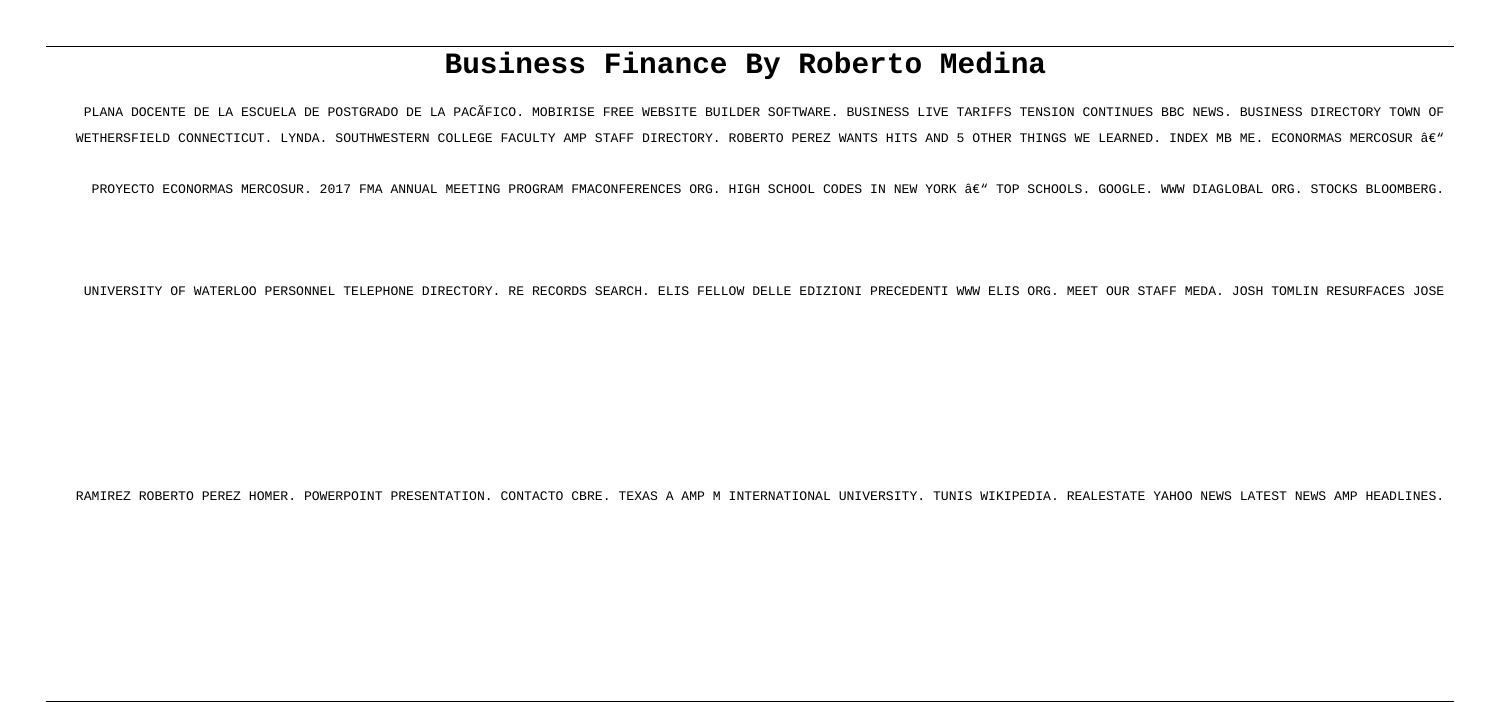# **Plana docente de la Escuela de Postgrado de la PacÃfico**

May 10th, 2018 - Director de Jet Perú y Gerente General de Edpyme Credijet MBA IESE Business School España MÃ;ster en Ciencias con menci $\tilde{A}^3$ n en Provectos de Inversi $\tilde{A}^3$ n Universidad Nacional de IngenierÃa'

# '**Mobirise Free Website Builder Software**

May 10th, 2018 - What is Mobirise Mobirise is a free offline app for Window and Mac to easily create small medium websites landing pages online resumes and portfolios promo sites for apps events services and products'

#### '**BUSINESS LIVE TARIFFS TENSION CONTINUES BBC NEWS**

**MARCH 5TH, 2018 - THAT S IT FOR MONDAY S BUSINESS LIVE THANK YOU FOR STAYING WITH US WE LL BE BACK AT 6AM TOMORROW DO JOIN US THEN IF YOU CAN FOR ALL THE LATEST BUSINESS NEWS AND ANALYSIS**'

# '**Business Directory Town Of Wethersfield Connecticut**

May 15th, 2018 - Business Name Address Phone Web Site Key Word 1 Key Word 2 Key Word 3 Key Word 4 Key Word 5 Key Word 6 Key Word 7 860 TO GO 500 Silas Deane Highway'

#### '**Lynda**

May 13th, 2018 - Start your free trial now and begin learning software business and creative skillsâ $\epsilon$ "anytime anywhere $\hat{\theta} \in \mathbb{N}$  with video instruction from recognized industry experts'

#### '**Southwestern College Faculty Amp Staff Directory**

May 13th, 2018 - Staff Title Department Phone Email Abara Katherine Financial Aid Specialist Financial Aid 619 421 6700 X5253 Abdelkader Najah Instructor School Of Language Literature Amp Humanities'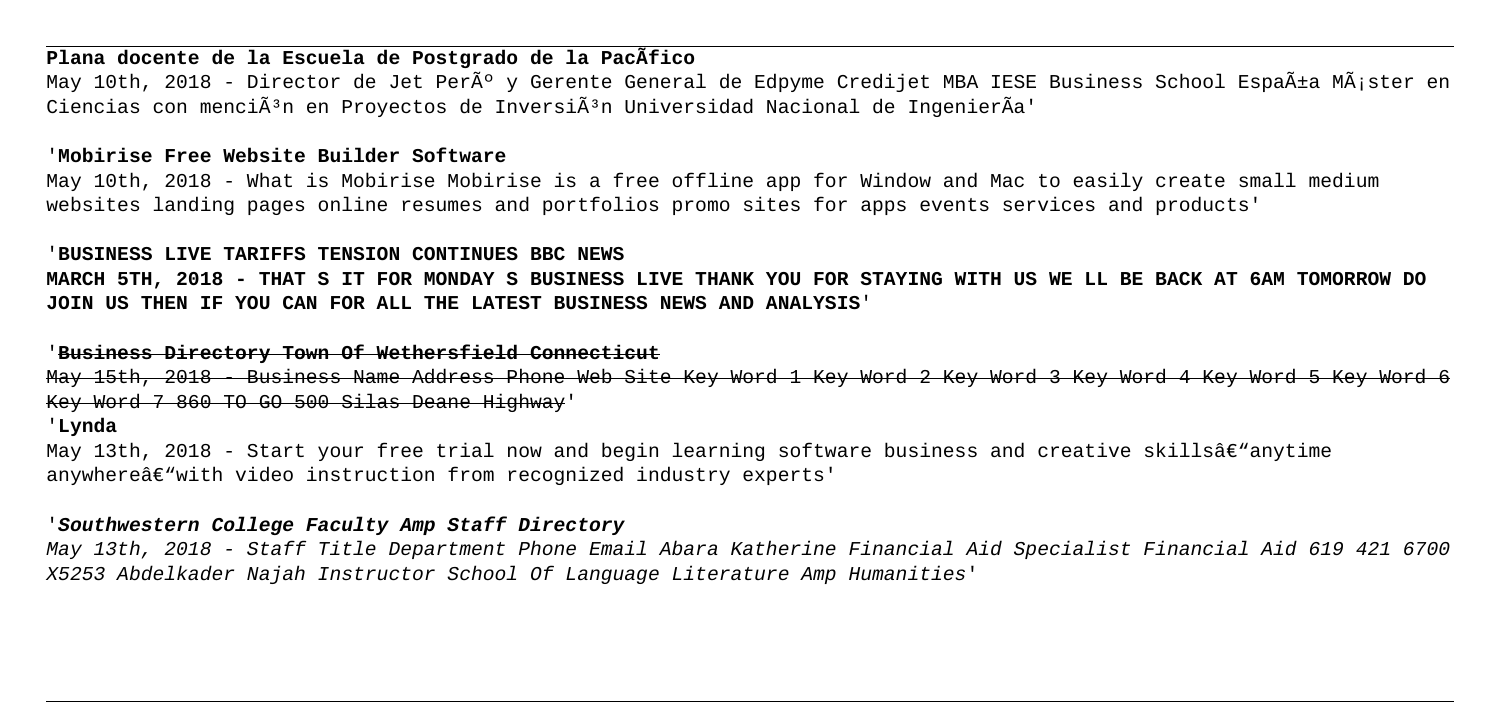#### '**Roberto Perez wants hits and 5 other things we learned**

March 25th, 2018 - Catcher Roberto Perez knows defense comes first for a catcher but he wants to be a hitter as well'

#### '**index mb me**

may 11th, 2018 - m baré ba mamadou dit arabic ba mamadu al mulaqqab mubari b 1946 waly diantang gorgol region mauritania d jan 11 2013 paris france interim president of mauritania 2009'

#### 'ECONORMAS MERCOSUR â€" PROYECTO ECONORMAS MERCOSUR

MAY 13TH, 2018 - THE FINANCE MINISTER OF VIET NAM SAYS THAT 269 LOANS FROM THE EUROPEAN INVESTMENT BANK TO SMALL AND MEDIUM ENTERPRISES IN THE LAST THREE YEARS HAVE HELPED THE ECONOMY RECOVER FROM AN ECONOMIC CRISIS THAT ALMOST PUSHED THE ISLAND NATION INTO BANKRUPTCY'

'**2017 FMA Annual Meeting Program Fmaconferences Org**

May 11th, 2018 - FMA Survey Amp Synthesis Series Associate Editors Meeting 8 00 Am 10 00 Am Rhode Island 5th Floor Eastern Finance Association Board Meeting,

## 'high school codes in new york â€" top schools

may 14th, 2018 - city high school high school code accord rondout valley high school 332680 adams south jefferson senior hs 330005 addison addison jr sr high school 330010''**google**

may 12th, 2018 - search the world s information including webpages images videos and more google has many special features to help you find exactly what you re looking for''**www diaglobal org**

May 15th, 2018 - Full meeting participants LAST NAME FIRST NAME COMPANY NAME JOB TITLE COUNTRY Abbassi Kamal Hoffmann La Roche Inc Solution LifeCycle Manager United States'

#### '**Stocks Bloomberg**

May 13th, 2018 - Connecting decision makers to a dynamic network of information people and ideas Bloomberg quickly and accurately delivers business and financial information news and insight around the world'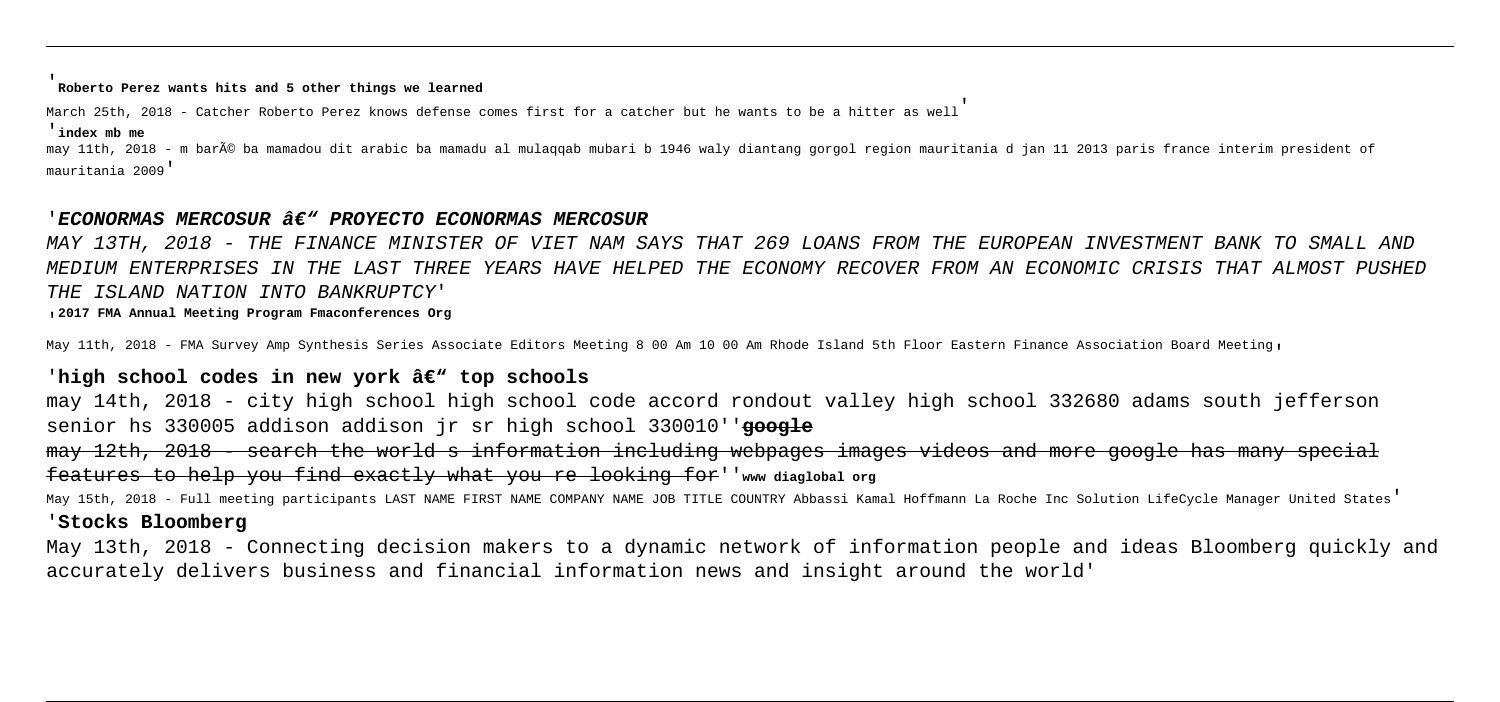#### '**UNIVERSITY OF WATERLOO PERSONNEL TELEPHONE DIRECTORY**

**MAY 14TH, 2018 - THE INFORMATION IN THIS DIRECTORY IS PROVIDED FOR USE BY THOSE WHO NEED TO REACH SPECIFIC MEMBERS OF THE UW COMMUNITY FOR UW RELATED PURPOSES**'

#### '**RE Records Search**

May 12th, 2018 - Select A Lender To Narrow Your Search You May Select Up To 3 Lenders At One Time By Selecting Ctrl C Mortgage Type'

### '**ELIS Fellow delle edizioni precedenti www elis org**

May 13th, 2018 - I Fellow sono coinvolti in tutte le attività promosse dall ELIS Prendono parte anche a seminari interaziendali richiesti direttamente dalle singole imprese consorziate'

#### '**Meet Our Staff MEDA**

May 14th, 2018 - Jillian Spindle Chief Operating Officer Jspindle Medasf Org Ext 116 Three Qualities You Bring To Work Innovation Strategy Solutions What Do You Love About The Mission District And MEDA'

#### '**josh tomlin resurfaces jose ramirez roberto perez homer**

april 11th, 2018 - roberto perez broke a 1 1 tie with a leadoff homer in the eighth inning tuesday as the indians beat detroit 2 1 at progressive field

#### '**POWERPOINT PRESENTATION**

MAY 13TH, 2018 - THE ASSOCIATION OF MANUFACTURING EXCELLENCE PRESENTS<sub>ae</sub>|''Contacto CBRE

May 11th, 2018 - CBRE Is The World S Leading Commercial Property And Real Estate Services Adviser Delivering Beyond Client Expectations Specialist Teams Specialised Solutions''**texas a amp m international university**

may 10th, 2018 - note area code for laredo is 956 arts and sciences college of biology amp chemistry department of abebe akele feseha 326 2592 assistant professor''**Tunis**